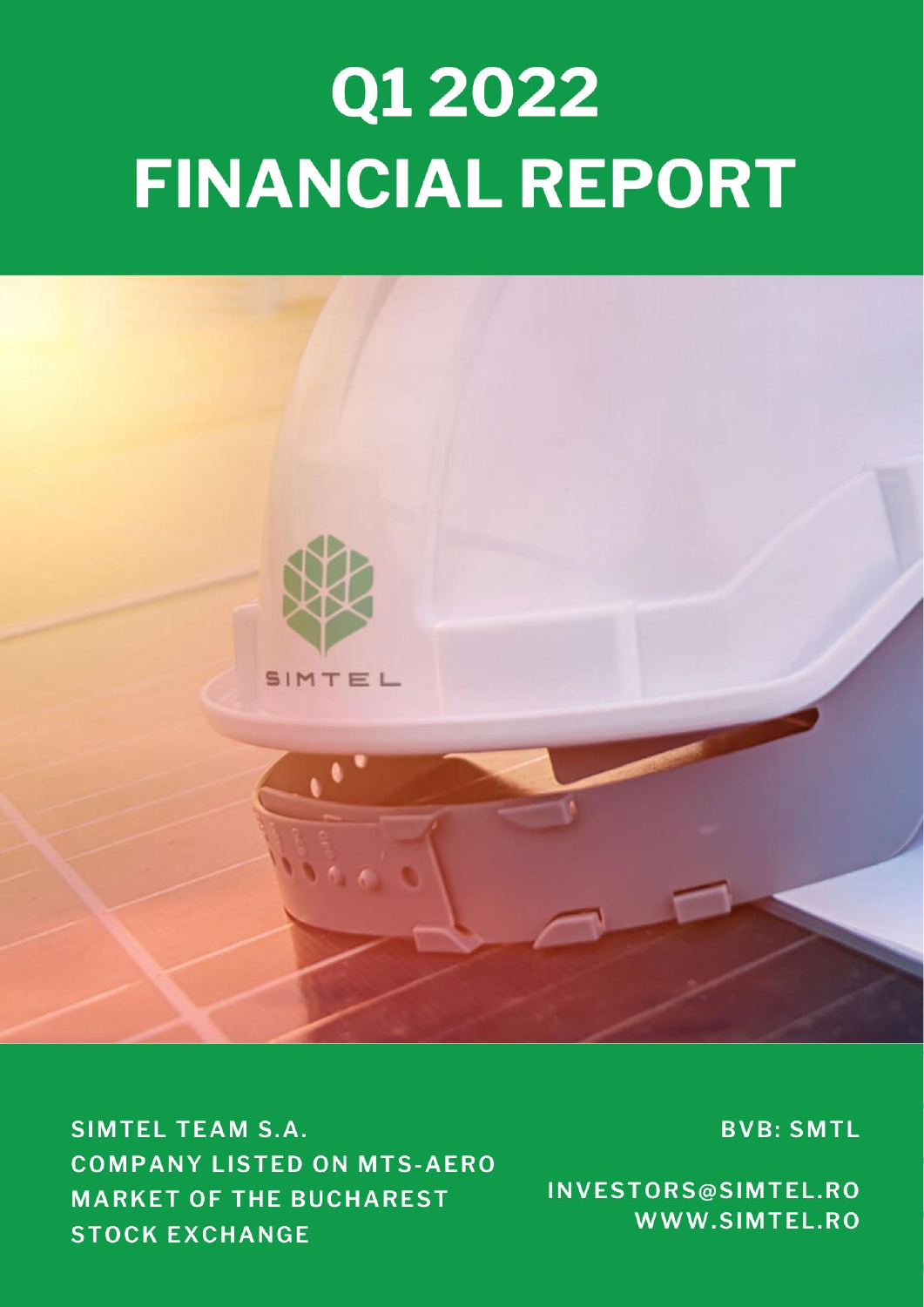# **TABLE OF CONTENTS**

| KEY EVENTS IN Q1 2022 AND AFTER CLOSING OF THE REPORTING PERIOD _____ 8 |  |
|-------------------------------------------------------------------------|--|
|                                                                         |  |
|                                                                         |  |
|                                                                         |  |
|                                                                         |  |
|                                                                         |  |
|                                                                         |  |
|                                                                         |  |

Disclaimer: The financial statements presented in the descriptive part of the report, expressed in millions of lei, are rounded to the nearest whole number and can lead to small differences in regularization.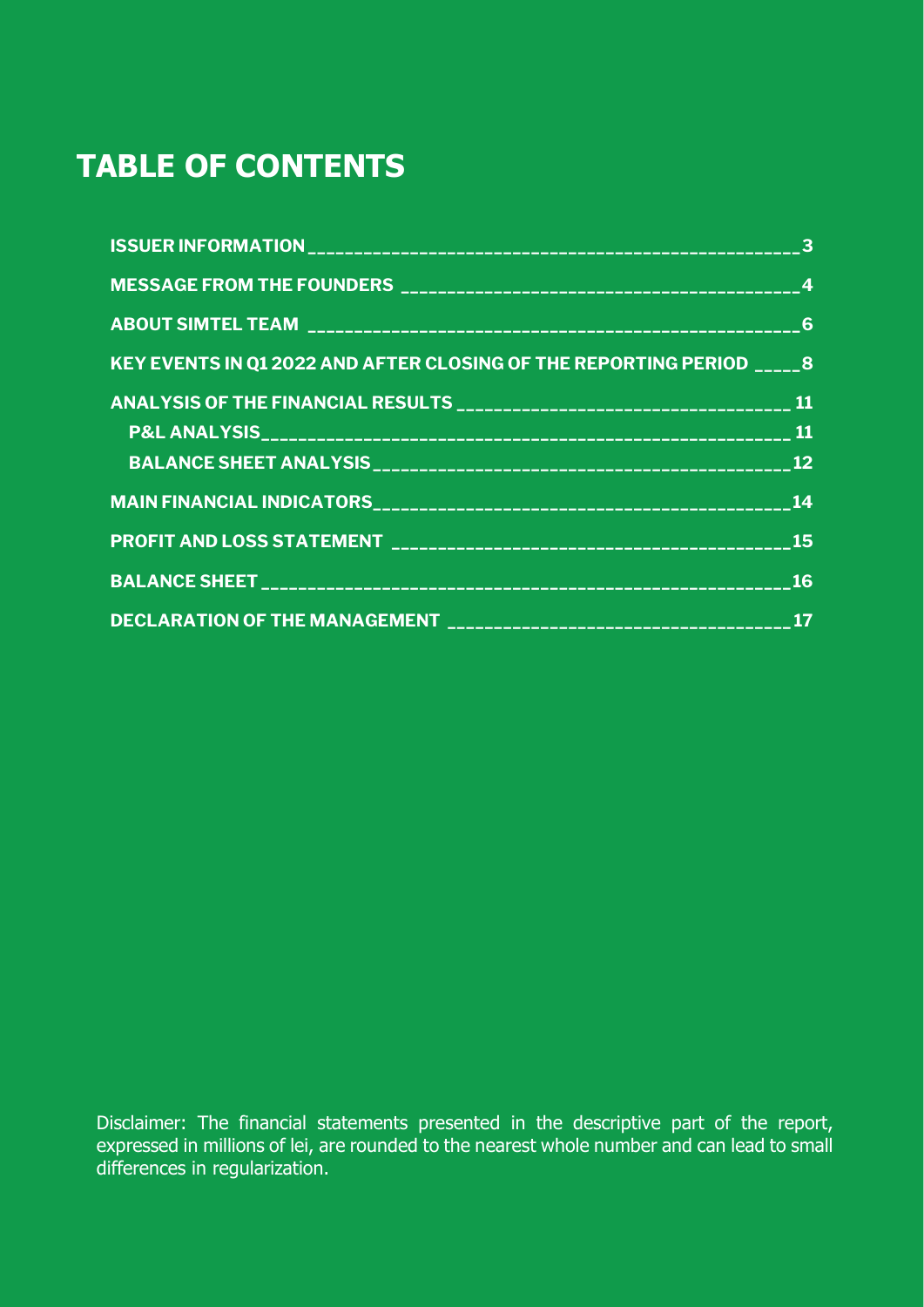

# <span id="page-2-0"></span>**ISSUER INFORMATION**

#### **INFORMATION ABOUT THIS FINANCIAL STATEMENT**

| Report type                                    | Quarterly Report - Q1 2022                                     |
|------------------------------------------------|----------------------------------------------------------------|
| For the financial year                         | 01.01.2022 - 31.03.2022                                        |
| Date of publication of the report              | 19.05.2022                                                     |
| According to                                   | Annex 13 to the ASF Regulation 5/2018                          |
| <b>ISSUER INFORMATION</b>                      |                                                                |
| Name                                           | Simtel Team SA                                                 |
| <b>Fiscal Code</b>                             | RO 26414626                                                    |
| Trade Register registry number                 | J40/564/2010                                                   |
| Registered office                              | Splaiul Independentei 319 SP. OB 410, District<br>6, Bucharest |
| <b>INFORMATION ABOUT FINANCIAL INSTRUMENTS</b> |                                                                |
| Subscribed and paid-up share capital           | 1,411,000 lei                                                  |
| Market on which the securities are<br>traded   | <b>SMT-AeRO Premium</b>                                        |

Total number of shares 7,055,000 shares

Symbol SMTL

#### **CONTACT DETAILS FOR INVESTORS**

| Phone number | +40 31 860 21 01    |
|--------------|---------------------|
| E-mail       | investors@simtel.ro |
| Website      | www.simtel.ro       |

The interim financial statements as of March 31, 2022, presented in the following pages are **unaudited.** The financial statements for Q1 2022 are **consolidated**and include revenues generated by the parent company, Simtel Team SA as well as ANT Power Energy SRL.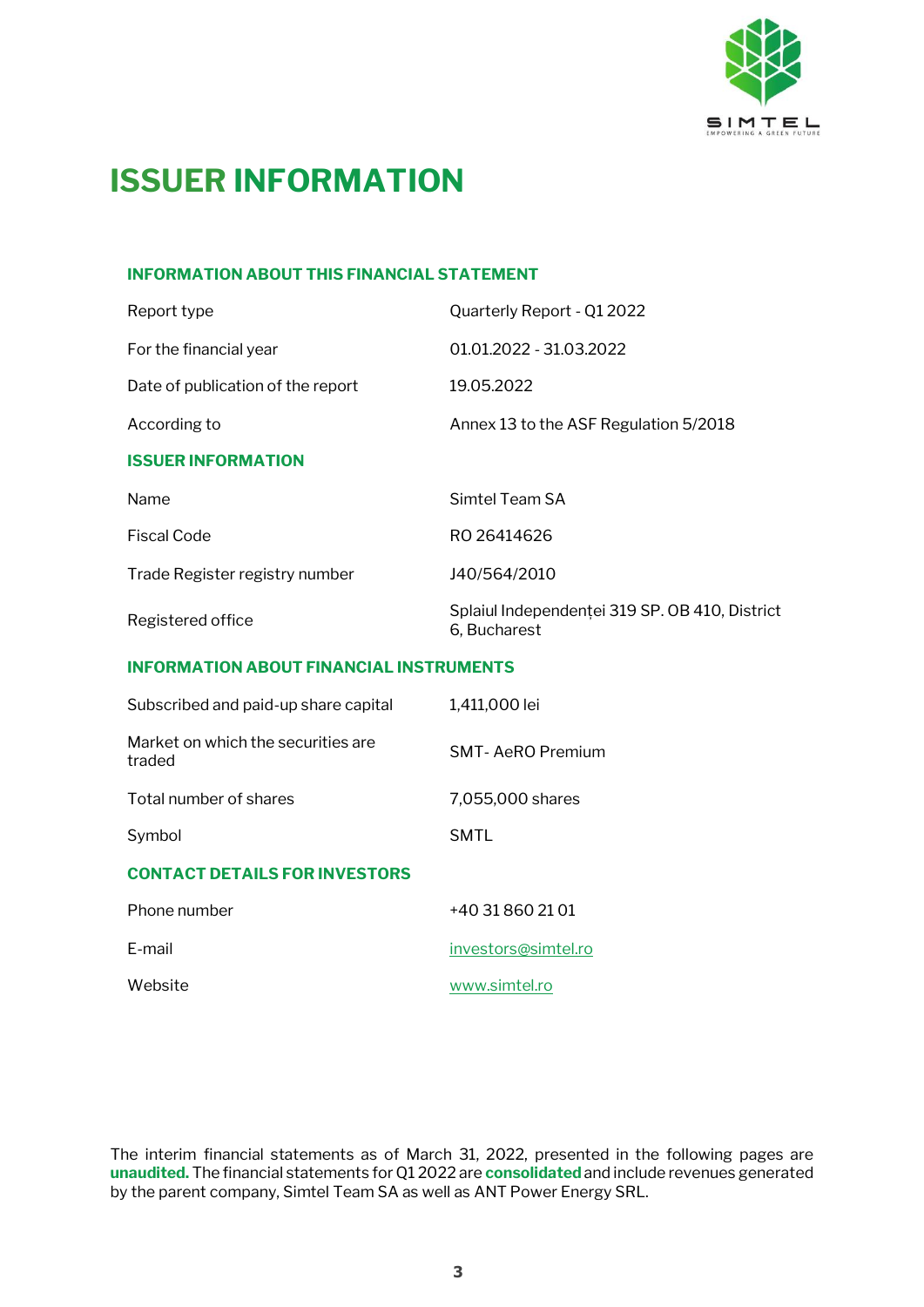

### <span id="page-3-0"></span>**MESSAGE FROM THE FOUNDERS**

Dear shareholders,

We present to you for the first time the consolidated results of the Simtel Team for Q1 2022 - which in addition to the listed entity, also include the results of ANT Energy SRL, provider of forecasting services for photovoltaic and wind power plants, where we own 51% of the company's share capital.

The first quarter of 2022 was a period of solid growth and performance for the Simtel Team. The context of European directives on environmental protection, rising energy prices, European energy security affected by the invasion of Ukraine by Russia, and rampant inflation have led more and more companies, from Romania and



abroad, to the implementation of renewable energy solutions. The growing demand for such solutions has also been felt in our business.

In Q1 2022 alone, we signed 14 new contracts to install photovoltaic power plants with an installed capacity of 17 MWh. Our client portfolio has expanded with 10 new clients, including CTPark, Automobile Bavaria, Avicola Focșani, Proleasing Motors, and companies from various industries: tourism, agriculture (farms), factories, and logistics facilities. We also have contracts signed with 63 customers totaling approximately 5 MWp and which have financing contracts approved by the government project Electric UP. We are currently implementing another 9 MWp, contracts signed at the end of 2021, including the 2.2 MWp Fan Courier contract, Penny Market (REWE Group), and Kaufland. In addition, we have a firm order to build 100 photovoltaic power plants, each of 3kWp for the mobile operator Telekom Romania, plants that add to the other 300 already built by Simtel in 2021. Also, in the telecommunications industry, we continue the construction of mobile base stations, and more recently, we also installed such stations in Germany under a contract with a local integrator.

ANT Power, the company we decided to invest in at the end of 2021, has fast and sound growth. As of this year, in addition to the forecast of energy production in photovoltaic parks, we also make a production forecast for wind farms with a very high degree of accuracy. At the same time, within the land in Giurgiu, purchased at the end of 2021 to develop a sizeable photovoltaic park, the construction permit is in an advanced stage. We have submitted to Transelectrica the request for issuing TAC (Technical Approval for Connection), and we signed the contract for the solution study. We estimate that the project will be fully licensed by the end of the year.

Despite the tense geopolitical situation, we look to the future with confidence. The contracts signed and under implementation make us optimistic that by the end of the year, we will have successfully reached the Revenues and Expenses Budget figures approved in the OGMS from April 8, 2022.

In the context of solid performance and the expansion of the client portfolio, we are pleased to report a 57% increase in turnover, which reached 9.7 million lei in Q1 2022. Due to cost control and inspired decisions taken at the end of the last year - to increase the inventory of photovoltaic panels and other materials, operating expenses grew slower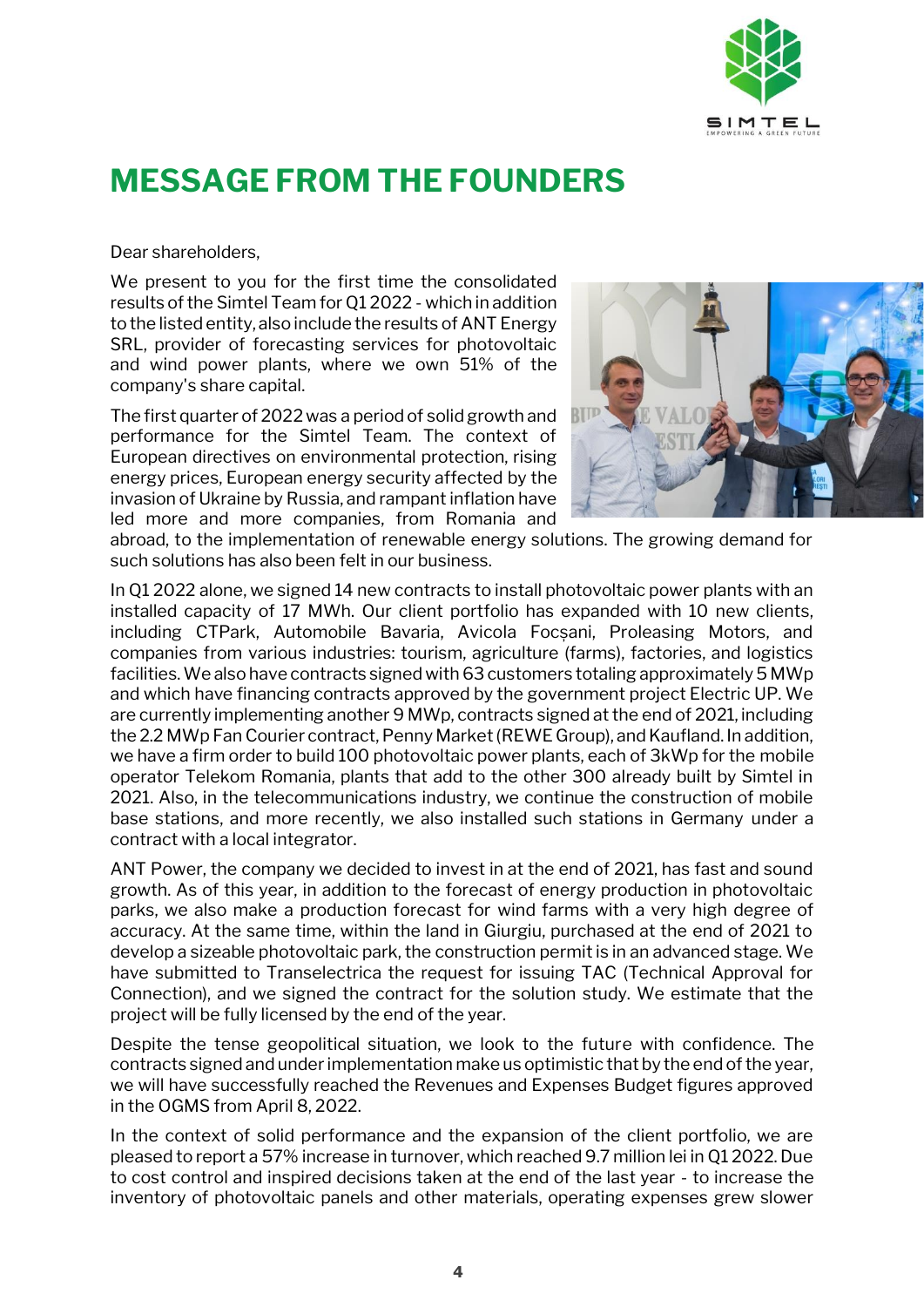

than revenues. As a result, expenses increased by 36%, reaching 9.2 million lei, leading to an operating result of 0.5 million lei - compared to an operating loss of 0.6 million lei recorded in Q1 2021. The net result was 0.3 million lei, compared to a net loss of 0.8 million lei in Q1 2021. It is important to emphasize that we recovered trade receivables of 16.6 million lei regarding the balance sheet. Part of this capital is visible in the cash position, which increased by 848%, up to 2.7 million lei, while the rest was reinvested directly in the inventory, which increased by 45%, up to 31.2 million lei.

However, good results were not easily achieved. The challenges for the global supply chain are growing from quarter to quarter. As mentioned in the annual report, to avoid delays in supply and an increase in inventory prices, we have decided to purchase photovoltaic panels in advance and not stock up as we begin specific works. In addition, we looked for alternative sources of supply. We will continue to look for other suppliers to ensure that we can always offer our clients innovative energy solutions.

In this context and considering the growing demands for alternative energy sources, we started the share capital increase operation this week. In the first stage, between May 18 and 24, 2022, our shareholders have the opportunity to trade the preference rights, SMTLR01. Subsequently, between May 27 and June 25, 2022, SMRLR01 rights holders will be able to subscribe to newly issued shares. 10 preference rights are required to subscribe for a new share, rounding to the nearest lower natural number. The price per share in the first stage is 18.1994 lei/share. The unsubscribed shares will be offered at the price of 18.2094 lei/share in the second stage of the operation.

Our goal to raise the capital is clear - we want to access capital to continue expanding our business and projects with our partners - the extensive discount networks and retailers of interior and exterior design. In addition, we have over 50 photovoltaic projects to be implemented through the Electric UP program, another at least 10 projects of 5-600 kW each for companies in industry, processing, and services, but also important capacities in the process of negotiation. The capital raised from the market will help us bring more value to shareholders in the medium term. We are the exact definition of a growing company especially in the context we find ourselves in today. We believe that the opportunities we have at our disposal, combined with the visibility and recognition in the market gained by listing on BVB but also by the projects delivered so far to some of the strongest brands in the respective industries, offer us a unique chance to capture a significant share of the growing regenerables market.

Part of this growth will be achieved with the support of our regional centers opened in Cluj, Timișoara, and Bacău. We believe that these regional offices will be another growth hub for Simtel, as they will help us achieve more projects nationwide. Our goal for 2022 is to exceed the threshold of 100 million lei in revenues and obtain operating revenues of 103.7 million lei, EBITDA of 14.9 million lei, and a net profit of 11.6 million lei.

We invite you to read this report to learn more about the performance of the Simtel team in the first three months of 2022. If you have any questions about our business since the beginning of the year, whether it's business or capital market, please do not hesitate to contact us at **[investors@simtel.ro .](mailto:investors@simtel.ro)**

**Iulian Nedea Sergiu Bazarciuc Radu Vilău**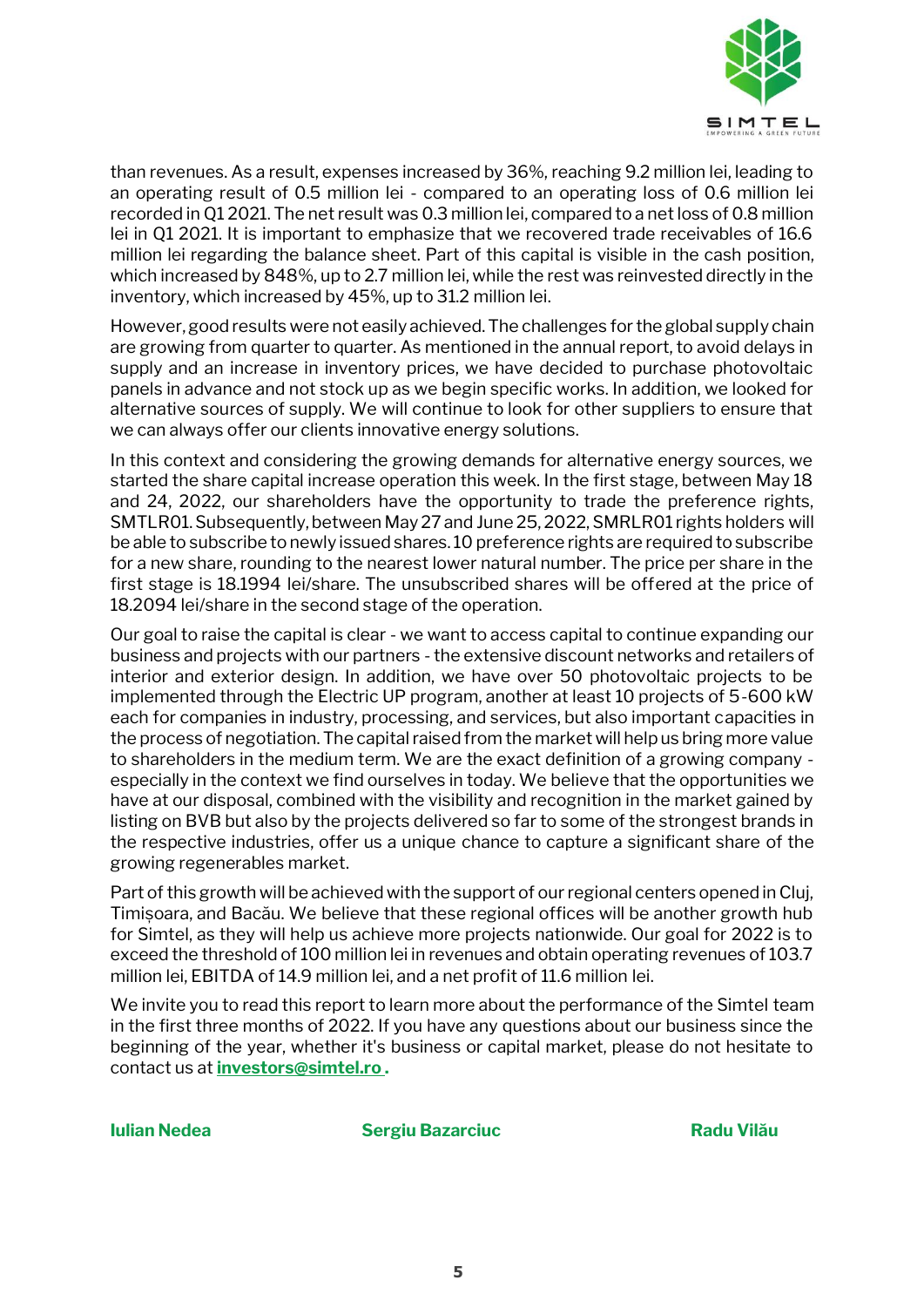

# <span id="page-5-0"></span>**ABOUT SIMTEL TEAM**

Simtel Team SA is a Romanian engineering and technology company, founded in 2010 and operating in three business areas: renewable energy, telecommunications, and industrial automation. For each of these business lines, the company delivers projects both in Romania and abroad. The main services provided by Simtel, oriented by line of business are: construction and maintenance for photovoltaic power plants, integration services for mobile telecommunications operators, and automation of industrial processes through automation, electric drives and robots. The company is the leader in Romania in the construction of photovoltaic power plants.



Simtel generally operates in accordance with the EPC model - Engineering, Procurement & Construction business model, under which the contractor delivers a complete facility to the client at a guaranteed price and on a guaranteed date. The way of working with the clients is a mixed one, depending on the negotiated commercial conditions: either Simtel finances the project entirely during the construction, and will generate income at the time of its commissioning, or the clients pay certain parts of the project value as they are implemented (e.g., when obtaining the construction permit, delivery of materials, completion of construction, commissioning).

In terms of renewable energy, Simtel has developed two new business lines in 2021 and will be expanded by another 2 in 2022:

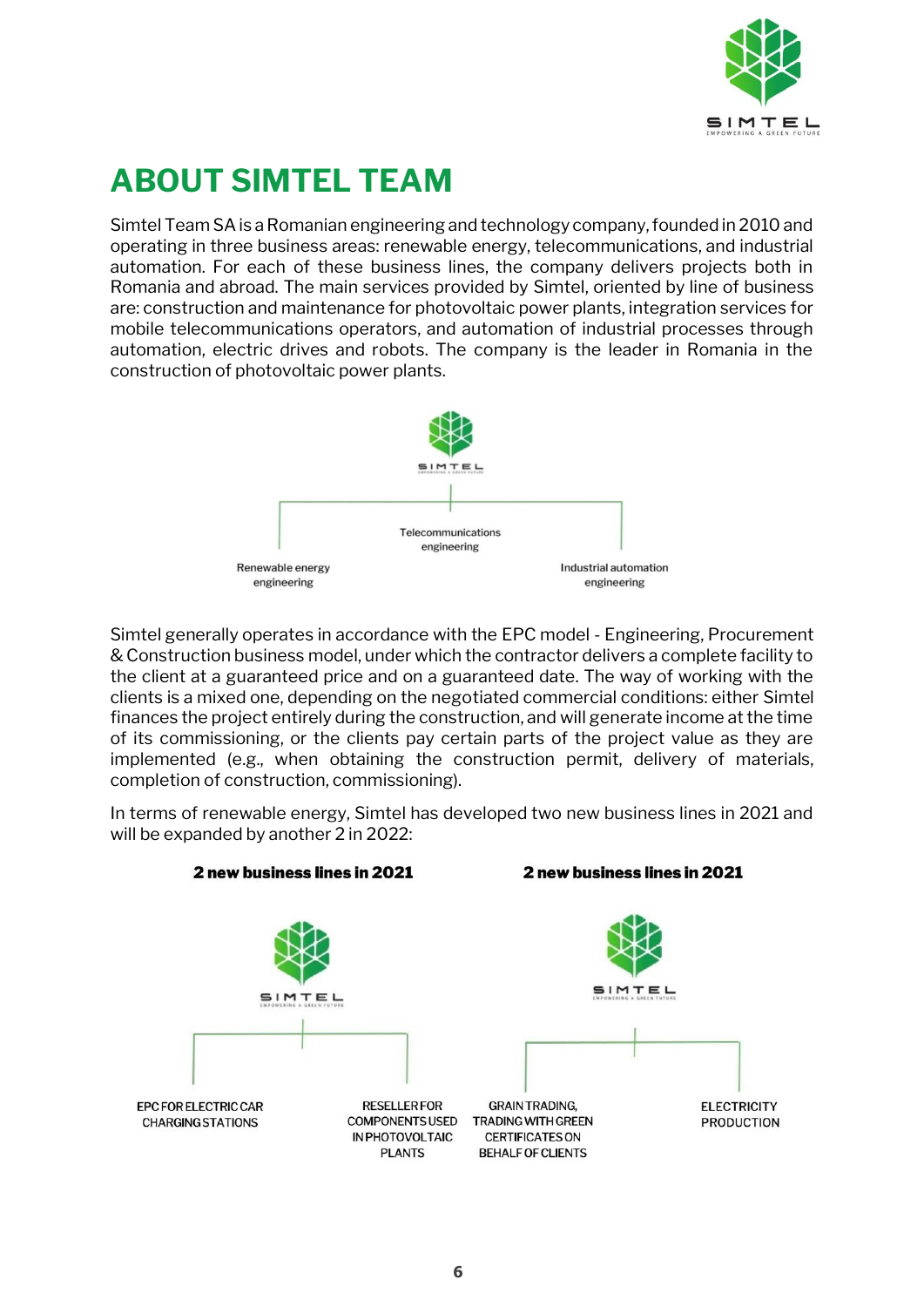

By using the EPC model, engineers from Simtel conceive and provides solutions, designs, the project team performs process management, financing, procurement, warehousing, customer relations, operator integration and subcontracts as much as possible of installation and construction (workmanship). On the other hand, the Company retains internally the knowledge that involves commissioning of equipment, writing software, settings or software dedicated to upgrade.



#### **The way Simtel carries out its projects**

The company is specialized in turnkey projects: obtaining authorizations, design, construction/installation and commissioning of equipment. Simtel also provides warranty and post-warranty maintenance.



In the last three years, Simtel Team has designed and installed over 30 MWp of photovoltaic power plants for the beneficiaries, totaling over 70,000 photovoltaic panels. They produce more than 37,000 MWh annually and reduce carbon dioxide emissions into the atmosphere by about 50,000 tons. As a result, beneficiaries save more than  $\epsilon$  7 million a year in energy that they no longer pay to traditional energy suppliers.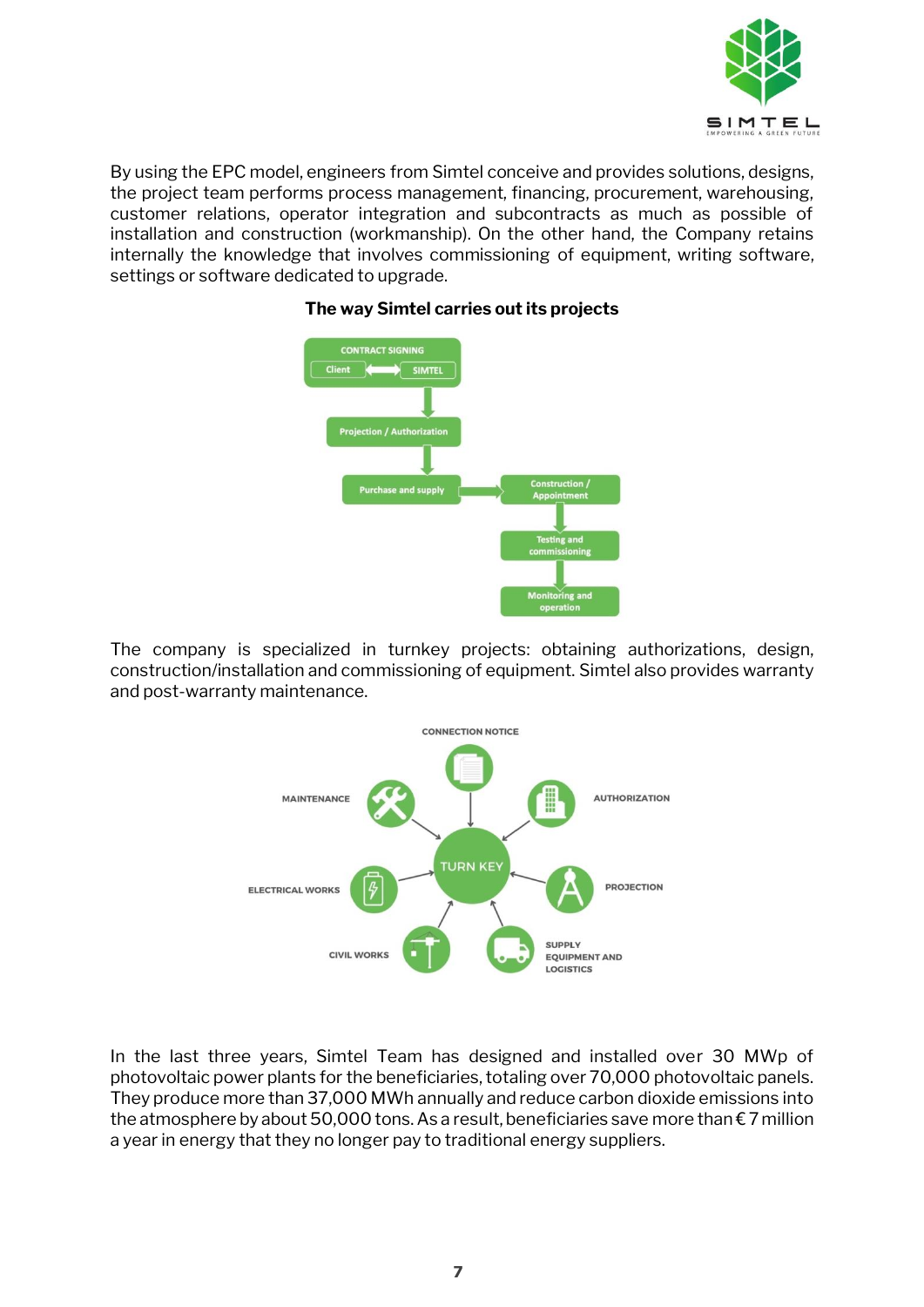

# <span id="page-7-0"></span>**KEY EVENTS IN Q1 2022 AND AFTER CLOSING OF THE REPORTING PERIOD**

#### **Acquisition of ANT ENERGY SRL**

With the approval of the Extraordinary General Meeting of Shareholders from **December 28, 2021,** as of 2022, Simtel Team owns the majority stake, 51%, of ANT Energy SRL. ANT Power Energy is a Romanian entrepreneurial company that mainly provides forecasting services for photovoltaic power plants. The forecast is made with a program developed internally by the company, this being one of the best in the market, with a prediction rate of energy produced the next day, very close to the real one.

The company also provides customer representation services in the energy markets, the latter being producers of photovoltaic and wind energy and energy suppliers. The company's business portfolio includes over 120 power plants and six energy suppliers.

ANT Power services are complementary to what Simtel Team offers in the market, and this transaction represents a strategic move in the new context of renewables. The purpose of the transaction was to transform Simtel Team into the first and only company in the field of renewable energy that aims at the energy independence of Romanian companies that offer complete services to its customers, namely sizing and construction of photovoltaic power plants, design, procurement, commissioning, maintenance and, with this takeover, the prediction of energy production and its sale and of green certificates where appropriate.

The main objective of this partnership is that in the next five years ANT Power Energy will be in the top three companies in Romania that perform representation services on the energy markets on behalf of clients. The company is also considering a potential listing on BVB over the next three years. For Simtel, the partnership with ANT Power Energy means expanding the range of services offered to customers and multiplying the sources of income. It means expanding the range of services offered to customers and multiplying the sources of income.

#### **PURCHASE OF IMMOVABLE ASSETS FOR THE DEVELOPMENT OF A PHOTOVOLTAIC PARK IN BRĂILA COUNTY**

In **January 2022,** Simtel informed investors about the conclusion of a contract for the acquisition of plots of land with a cumulative area of 114,717sqm and self-demolished constructions, located in Ianca, Brăila County, for a total price of EUR 103,993.80 (plus VAT from SCPEET TERMOELECTRICA SA (in bankruptcy). The transaction had been previously approved by EGMS Decision no. 7/28.12.2021, for the purpose of developing a photovoltaic park, with a total installed capacity of approximately 8-10 MWp.

After the development of the project, respectively obtaining all the building permits, the market value of the Ready to Build project will be approximately EUR 500,000, and after turnkey construction, the estimated value of the project will be around EUR 6 million.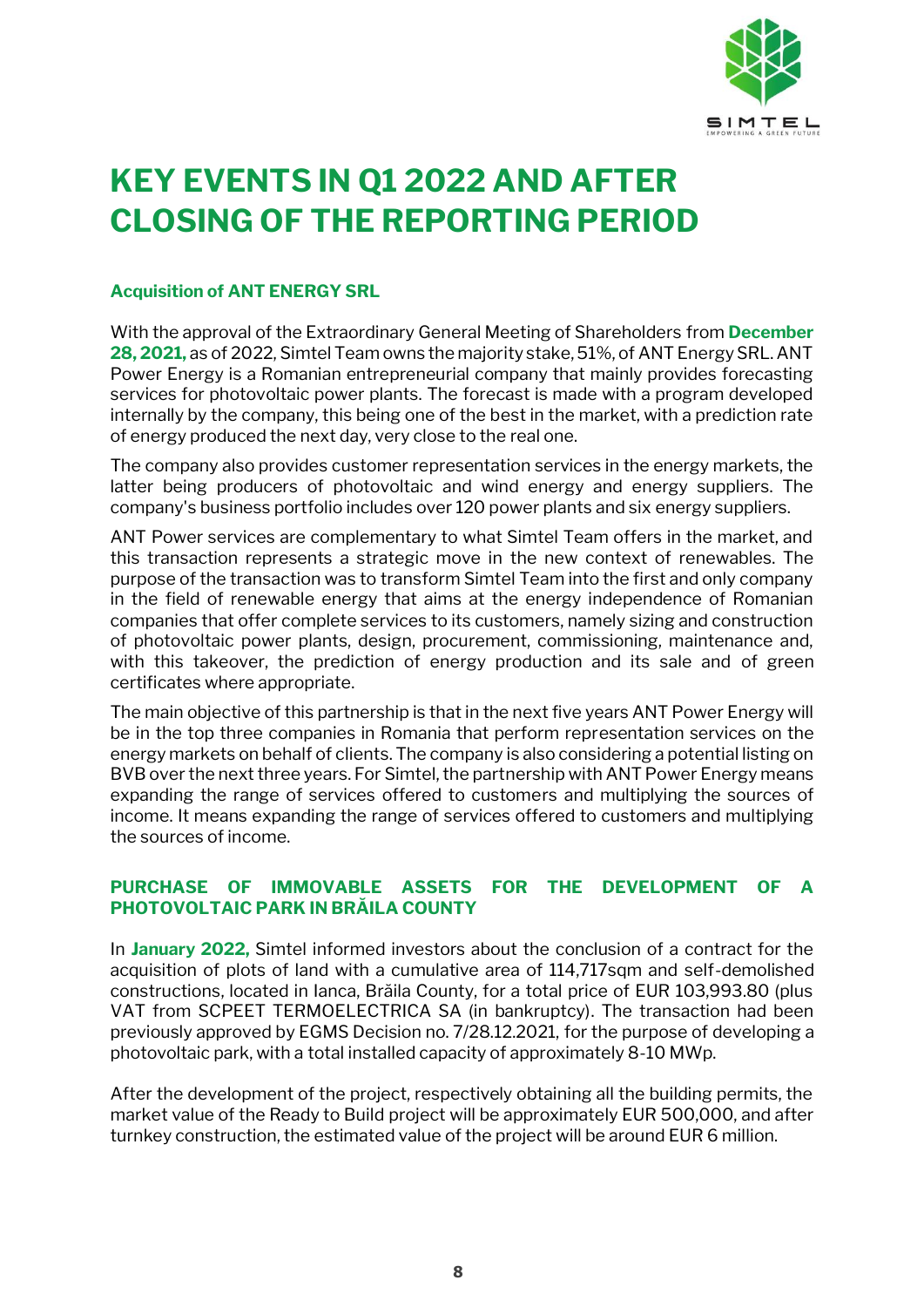

#### **CONCLUSION OF A CONTRACT WITH CTP INVEST BUCHAREST SRL FOR THE DESIGN AND CONSTRUCTION OF A PHOTOVOLTAIC INSTALLATION**

On **March 14, 2022** Simtel announced the conclusion of a framework contract with CTP Invest Bucharest SRL for the provision of all design services and the execution of works, including but not limited to engineering, design, procurement of equipment and materials, but also the execution of works of construction - assembly for the turnkey implementation of a photovoltaic installation. The photovoltaic installation will be designed and built on 11 buildings located in CTPark Bucharest West, on A1 motorway at the 23rd km, based on each purchase order which will be placed by CTP under the framework agreement. The installed power of the photovoltaic plant will be of maximum 11 MWp.

#### **AGOA AND AGEA FROM APRIL 08, 2022**

On **March 7, 2022** the Sole Director of the Company convened the Ordinary and Extraordinary General Meeting of Shareholders for April 8, 2022.

The key points voted on during the meetings were the following:

- (i) Approval of the establishment or acquisition of a project company (SPV) of which the Company will own 50%, in order to develop a project for energy storage and operation for commercial purposes. The project would involve the development of a storage capacity of 6MWp, based on Li-Ion technology, worth approximately EUR 3 million;
- (ii) Approval of the acquisition of 51% of the share capital of Advanced Robotics SRL The purchase price including an operational robotic platform and copyright for all its algorithms and software components (with applications in the medical, logistics, retail and other industries) is a maximum of EUR 1 million;
- (iii) Approval for the future of the Company's admission to trading on the regulated market administered by the Bucharest Stock Exchange, by transferring from the AeRO alternative trading system of the Bucharest Stock Exchange;
- (iv) Approval of the issuance in the period 2022-2025 of one or more issues of registered bonds, in dematerialized and non-convertible form, guaranteed or unsecured, as the case may be, with or without discount, with a total value of up to 50,000,000 lei or the equivalent in EUR, with a fixed or variable interest rate of up to 9%, as the case may be and with a maturity not exceeding five (5) years and the performance of one or more tenders relating to bonds.

Decisions are available **[HERE](https://bvb.ro/info/Raportari/SMTL/SMTL_20220408170633_SMTL-Current-Report-7-EN.pdf)** .

#### **PUBLICATION OF THE PROSPECTUS FOR INCREASING THE SHARE CAPITAL**

On May **16, 2022** the prospectus regarding the share capital increase with the amount of 705,500 new registered and dematerialized shares was published, the operation being approved by the EGMS Decision no. 1 / 28.12.2021. The brochure is available **[HERE.](https://bvb.ro/info/Raportari/SMTL/SMTL_20220516091838_SMTL-Current-Report-11-EN.pdf)**

According to the prospectus, the Preference Rights will be traded for a period of 5 working days starting with the second working day after the publication of the prospectus, respectively from 18.05.2022, until 24.05.2022. The period of exercising the Preference Rights will be 30 calendar days starting from the third working day after the end of the trading period of the preference rights, respectively from 27.05.2022 to 26.06.2022.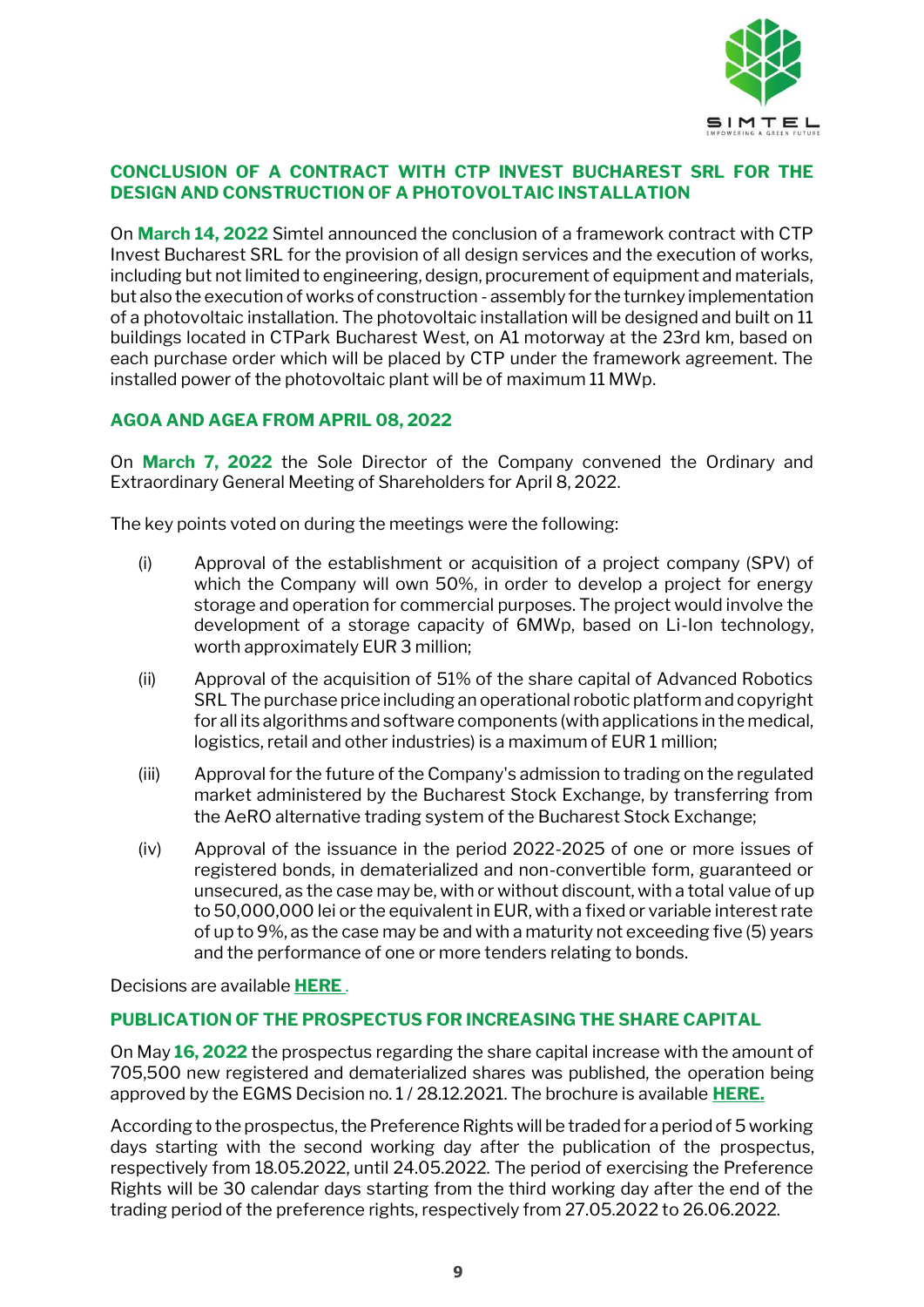

The price at which the holders of preferential rights will be able to subscribe was set at 18.1994 lei/share. The price was calculated as the weighted average trading price for the last 30 calendar days prior to the date of submission of the prospectus for ASF approval, to which a 25% discount applies.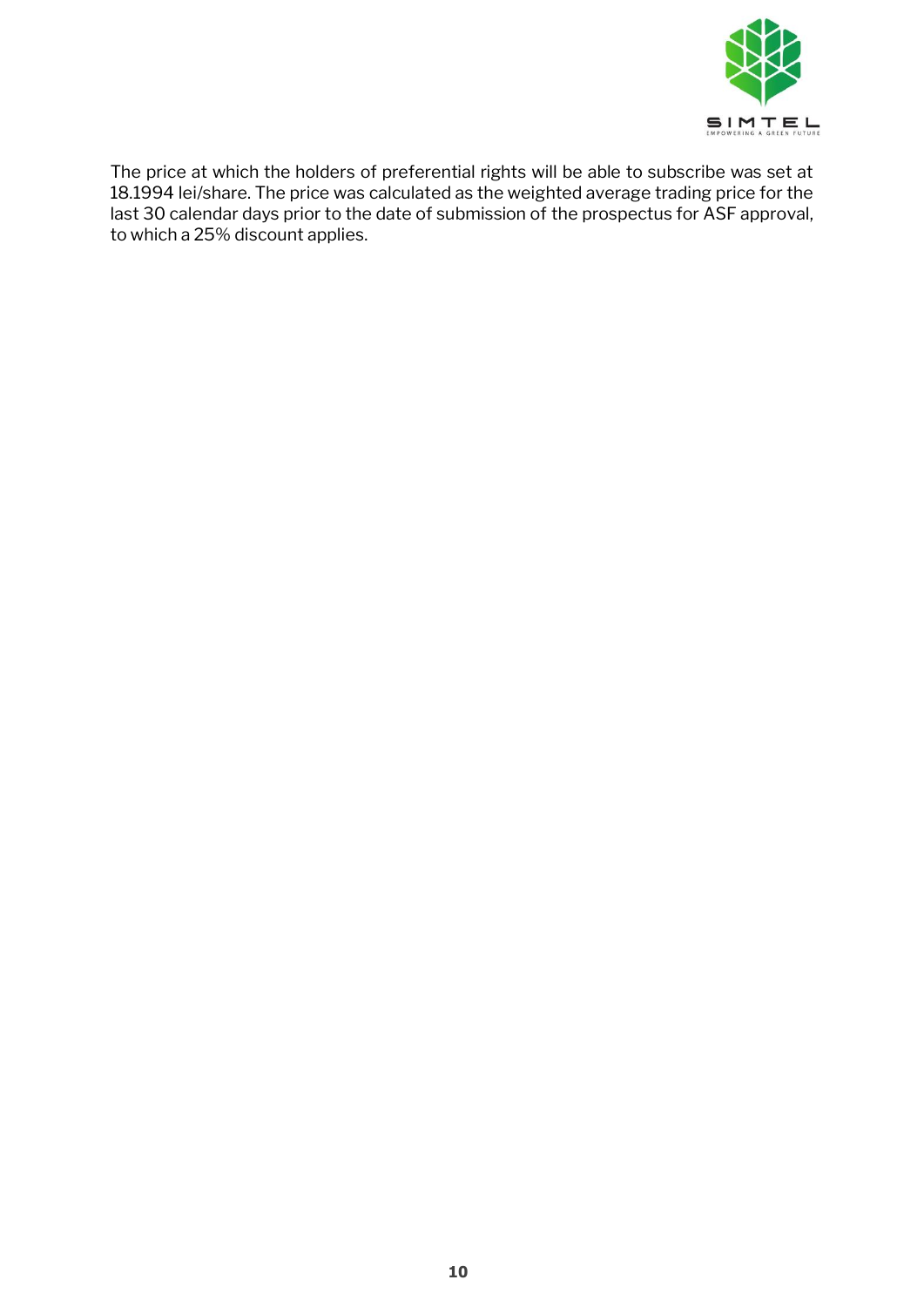

# <span id="page-10-0"></span>**ANALYSIS OF THE FINANCIAL RESULTS**

#### <span id="page-10-1"></span>**P&L ANALYSIS**

In Q1 2022, Simtel Team recorded an operating income of 9.7 million lei, an increase of

57% compared to Q1 2021. Considering that the first quarter of the year is usually the one with the lowest performance in a year, the fact that compared to the same period last year, the Company managed to close Q1 2022 on profit is a good sign. The rising cost of

| <b>Business line (% of turnover)</b> | Q1 2021 | Q1 2022 |
|--------------------------------------|---------|---------|
| Green energy                         | 79%     | 80%     |
| Telecom                              | 20%     | 10%     |
| Other business lines                 | $1\%$   | 10%     |
| <b>Net result</b>                    | 100%    | 100%    |

energy and the general inflationary environment drive companies to save money, increasing the demand for green energy solutions developed and provided by the Simtel team of engineers.

The green energy division had the largest contribution to the turnover - 80%, in line with the share generated in Q1 2021 but with a significant increase in the absolute value of 2.9 million lei. Therefore, this division, which focuses primarily on energy efficiency solutions through the construction, maintenance, and operation of photovoltaic power plants for retailers, on their roofs or in large on-site photovoltaic parks, has contributed approximately 7.7 million lei in turnover for Q1 2022, compared to 4.9 million lei in Q1 2021.

Telecommunications contributed 10% to the total turnover and generated revenues of approximately 1 million lei in Q1 2022, compared to 1.2 million lei in Q1 2021. The share of other business lines increased significantly, from 1 % to 10% of the total turnover, due to the success of the investment in the company ANT Power Energy SRL, through the activity of optimizing the energy production forecasts and the revenues of the renewable energy producers.

Expenses increased much slower than revenues, registering a 36% increase in Q1 2022 compared to Q1 2021, reaching 9.2 million lei. The main contribution to the expenses was brought by the material expenses, which increased by 22%, up to 6.8 million lei. From this position, the expenses with raw materials and auxiliaries reached 1.9 million lei, in line with the Q1 2021. These represent photovoltaic panels and other equipment that the Simtel team installs for clients. It is important to note that, anticipating price increases and delays in supply chains, the Company decided to purchase a significant inventory of photovoltaic panels between September and October 2021. The panels were purchased for the signed contracts, with implementation in January-March 2022. As a result, Q1 2022 costs remained stable compared to Q1 2021, despite a significantly larger business size. In addition, it is essential to note that each project has its implementation period, depending on the date of signing the contract and its size. Material consumption is recorded after installation when invoiced, but revenue includes other components. Therefore, the comparison of Q1 2021 vs. Q1 2022 is not similar in terms of the stages in which each contract is in execution. A contract is invoiced in 4 stages, of which the materials represent stage 2.

Other expenses with materials increased by 31%, reaching 4.7 million lei. The main expenses are subcontractors and services provided by third parties (expertise, approvals, etc.), transport of materials on site, and site staff travel. The most significant increase was in staff-related expenses (travel, transportation, depreciation related to the growth of IT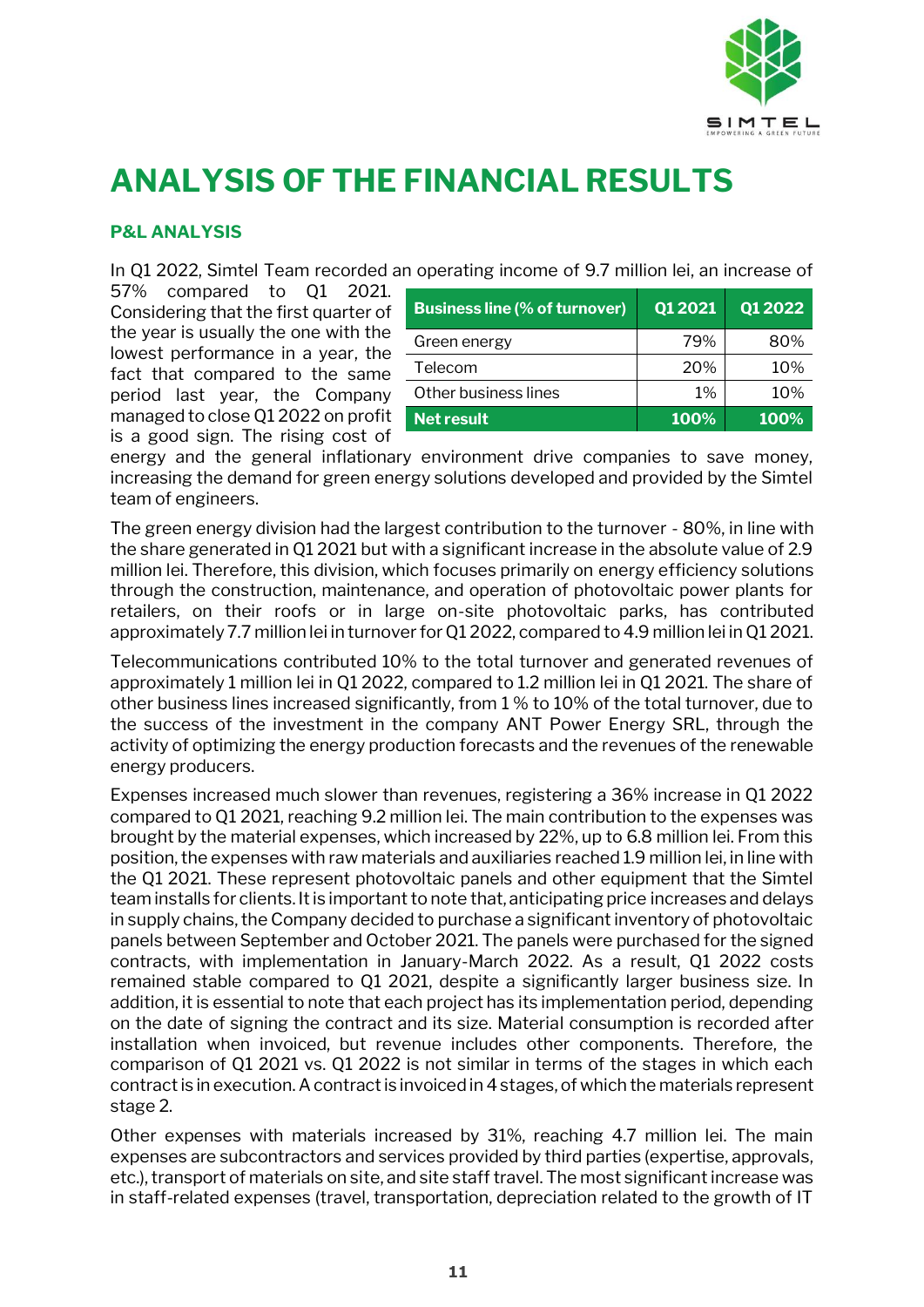

machinery and equipment) and the cost of transportation. In addition, through the establishment of regional centers: in Cluj and Timișoara, rent costs and utilities have increased, visible in other expenses.

Personnel expenses doubled, reaching 2.1 million lei. This increase was primarily due to an increase in the number of employees, from 45 full-time on March 31, 2021, to 76 employees on March 31, 2022. At the same time, there were salary increases for existing employees, which is part of the company's strategy to remain competitive in the market.

Depreciation and amortization expenses increased by 113%, from 0.2 million lei to 0.3 million lei, due to the increase in the number of cars and electronic office equipment (PCs, telephones) necessary for the regular operation of the newly employed persons during 2021 and Q1 2022. Also, in 2021, an electric forklift was purchased necessary to optimize the logistics activity. Other operating expenses decreased by 18%, from 73k to 60k lei. Most such expenses are for third parties (communication, costs of a listed company, protocol).

The company ended Q1 2022 with an operating result of 0.5 million lei, an increase of 177% compared to Q1 2021 when the company recorded a loss of 0.6 million lei. Financial expenses decreased by 4% and reached 162K lei. Therefore, Simtel ended Q1 2022 with a gross result of 296K lei, an increase of 138%, compared to the loss of 769K lei recorded in Q1 2021. Income tax and other taxes were 8k lei and, consequently, Simtel ended Q1 2022 with a net profit of 288K lei, an increase of 137% compared to the loss of 769K lei recorded in Q1 2021.

| <b>PROFIT AND LOSS ACCOUNT INDICATORS</b><br>(LEI) | Q1 2021    | Q1 2022    | %    |
|----------------------------------------------------|------------|------------|------|
| Operating revenue                                  | 6,150,167  | 9,663,829  | 57%  |
| Operating expenses                                 | 6,749,412  | 9,205,265  | 36%  |
| Operating result                                   | (599, 245) | 458,564    | 177% |
| Financial result                                   | (169, 925) | (162, 492) | 4%   |
| Gross result                                       | (769, 170) | 296,073    | 138% |
| <b>Net result</b>                                  | (769, 170) | 287,828    | 137% |

#### <span id="page-11-0"></span>**BALANCE SHEET ANALYSIS**

Fixed assets increased by 2% in Q1 2022, reaching 12.2 million lei. This position consists mainly of tangible assets, which increased by 5%, up to 10.2 million lei. The main tangible assets of the company are: the lands from Giurgiu, Ianca, and Anina, the commercial space purchased in 2018 and used for rent, means of transport, and furniture and office equipment. The increase comes from the expansion of the car fleet due to the rise in the number of employees. In addition, it is important to mention that the results for 2021 do not include the results related to ANT Power, which are consolidated as of 2022. Financial assets decreased by 10% to 2 million lei, representing financial guarantees submitted by the company for participation in various tenders and the performance guarantees established in favor of the beneficiaries in the amount of 5% of the value of the projects without VAT. Intangible assets in the balance sheet, amounting to 14.5k lei, represent licenses for various IT programs.

Current assets decreased by 8% since the beginning of the year, due to a 54% decrease in trade receivables, from 31.5 million lei at the beginning of 2022 to 15 million lei on March 31, 2022. The company continues to have a good debt recovery policy. Therefore, the invoices from the end of 2021 not paid by the clients were collected on time. At the same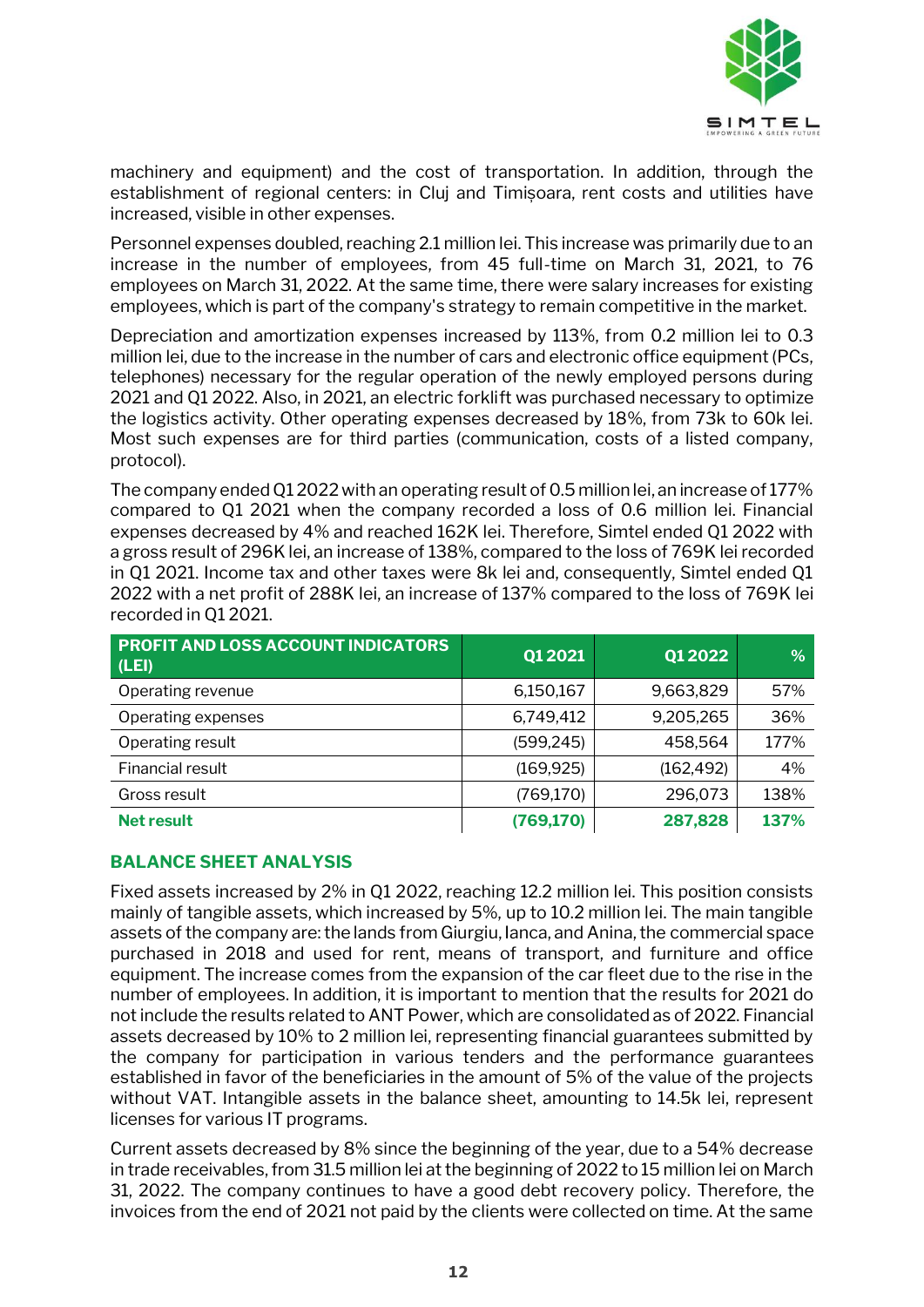

time, inventory increased by 45%, to 31.2 million lei. The increase in inventory was determined by the high demand for solutions offered by Simtel, which led to an increase in the quantities of stored photovoltaic panels and other equipment and materials owned by the company to implement contracts with clients; the company protected itself in the context of price fluctuations and unpredictability in terms of delivery. The increase also includes advances paid to suppliers. The company will continue holding significant inventory, especially in the current context of supply chain challenges and growing demand for such products.

As stated in the annual report, a significant part of the receivables from the end of last year was recovered in Q1 2022, which therefore led to an appreciation of the cash position, which increased by 848% at 0.3 million lei to 2.7 million lei since the beginning of this year. As clients pay more invoices, the company expects to continue consolidating its cash position, which will be supported by the amounts raised from the share capital increase operation, which begins in May 2022.

| <b>BALANCE SHEET INDICATORS (LEI)</b> | 31/12/2020 | 31/12/2021 | %      |
|---------------------------------------|------------|------------|--------|
| <b>Fixed assets</b>                   | 12,011,314 | 12,247,146 | 2%     |
| Current assets                        | 53,241,757 | 48,957,945 | $-8%$  |
| Prepaid expenses                      | 2,385      | 25,509     | 970%   |
| <b>Total assets</b>                   | 65,255,456 | 61,230,600 | $-6%$  |
| <b>Current liabilities</b>            | 36,740,464 | 32,271,801 | $-12%$ |
| Non-current liabilities               | 2,434,424  | 2,587,963  | 6%     |
| Equity                                | 26,080,568 | 26,370,836 | 1%     |
| <b>Total equity and liabilities</b>   | 65,255,456 | 61,230,600 | $-6%$  |

Total liabilities decreased by 11% to 34.9 million lei. Current liabilities decreased by 12% due to a 15% decrease in debts to third-party suppliers, as the invoices paid by clients settled the amounts owed by Simtel to suppliers. Liabilities decreased at a slower pace than trade receivables, as inventory materials (photovoltaic panels) were ordered in the first quarter of this year to offset supply delays and the announced rise in prices in the second half of the year, and payment terms have been negotiated, part of the liabilities will be paid in Q2. On the other hand, other liabilities decreased by 28%, to 3.3 million lei. First of all, the decrease is due to the VAT paid at the end of the year (916k lei) as a result of the invoicing of the works completed until 31.12.2021 and which were paid in January 2022. The first quarter did not generate comparable figures, which is why this decrease is noticeable.

Non-current liabilities increased by 6%, reaching 2.6 million lei amid a 13% increase in leasing, which reached the amount of 1.3 million lei. The expansion of the car fleet due to the expansion of the team determined this increase. Equity increased by 1%, reaching 26.4 million lei due to a 117% increase in reported profit and was offset by a 95% decrease in profit for the financial year.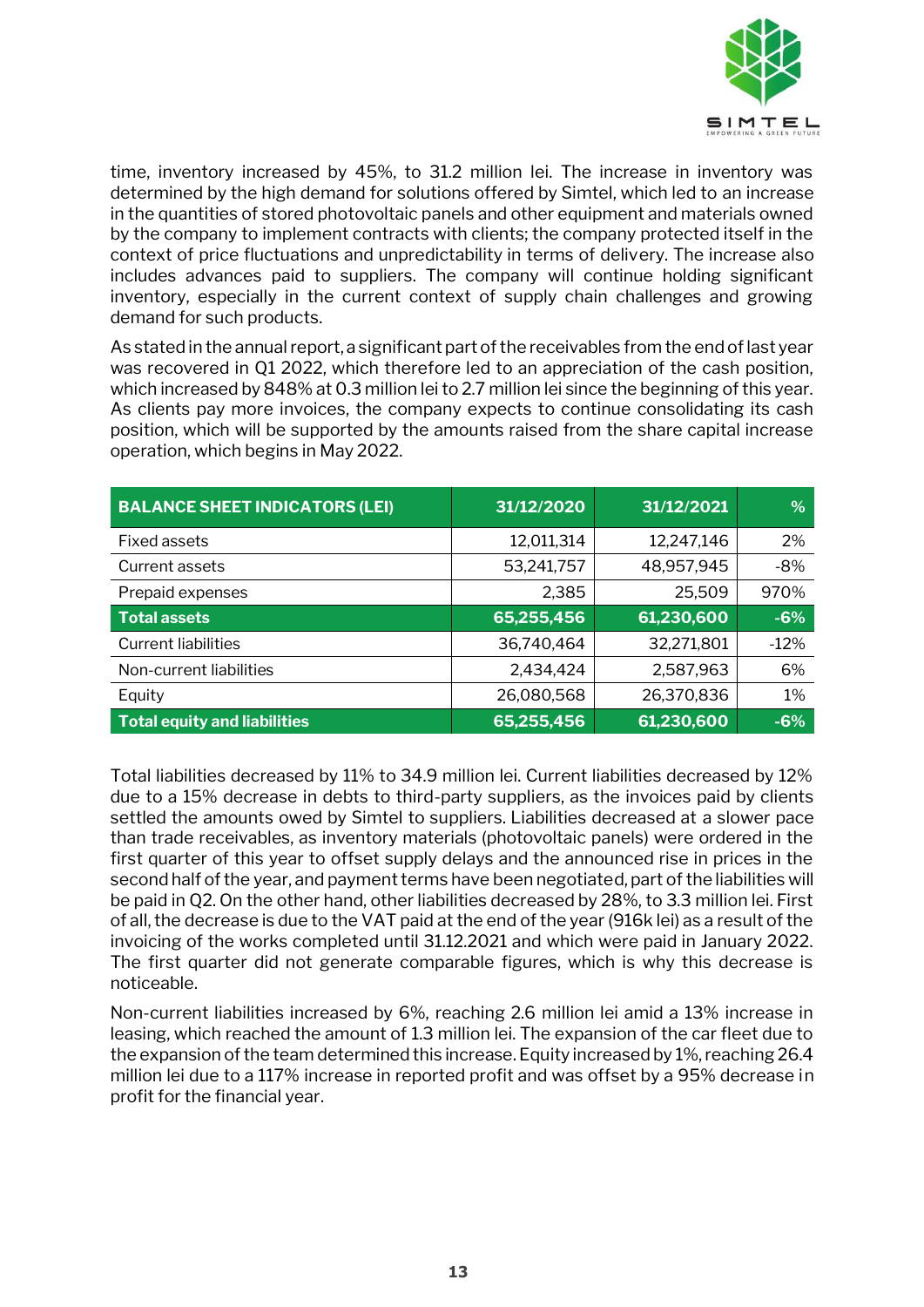

### <span id="page-13-0"></span>**MAIN FINANCIAL INDICATORS**

#### **Liquidity ratio as of 31.03.2022**

| Current assets | 48,957,945 |          |
|----------------|------------|----------|
| Current        | 32,271,801 | $= 152%$ |
| liabilities    |            |          |

#### **Gearing ratio as of 31.03.2022**

| Borrowed |              |            |       |         |
|----------|--------------|------------|-------|---------|
| capital  |              | 2,587,963  |       |         |
| Equity   | $\times$ 100 | 26,370,836 | x 100 | $= 10%$ |

| <b>Borrowed</b>     |              |            |              |         |
|---------------------|--------------|------------|--------------|---------|
| capital             |              | 2,587,963  |              |         |
| Employed<br>capital | $\times 100$ | 28,958,799 | $\times$ 100 | $= 9\%$ |

*Borrowed capital = Loans over 1 year Employed capital = Borrowed capital + Equity*

#### **Fixed assets turnover as of 31.03.2022**

| Turnover     | 9,663,468  |        |
|--------------|------------|--------|
| Fixed assets | 12,247,146 | $=79%$ |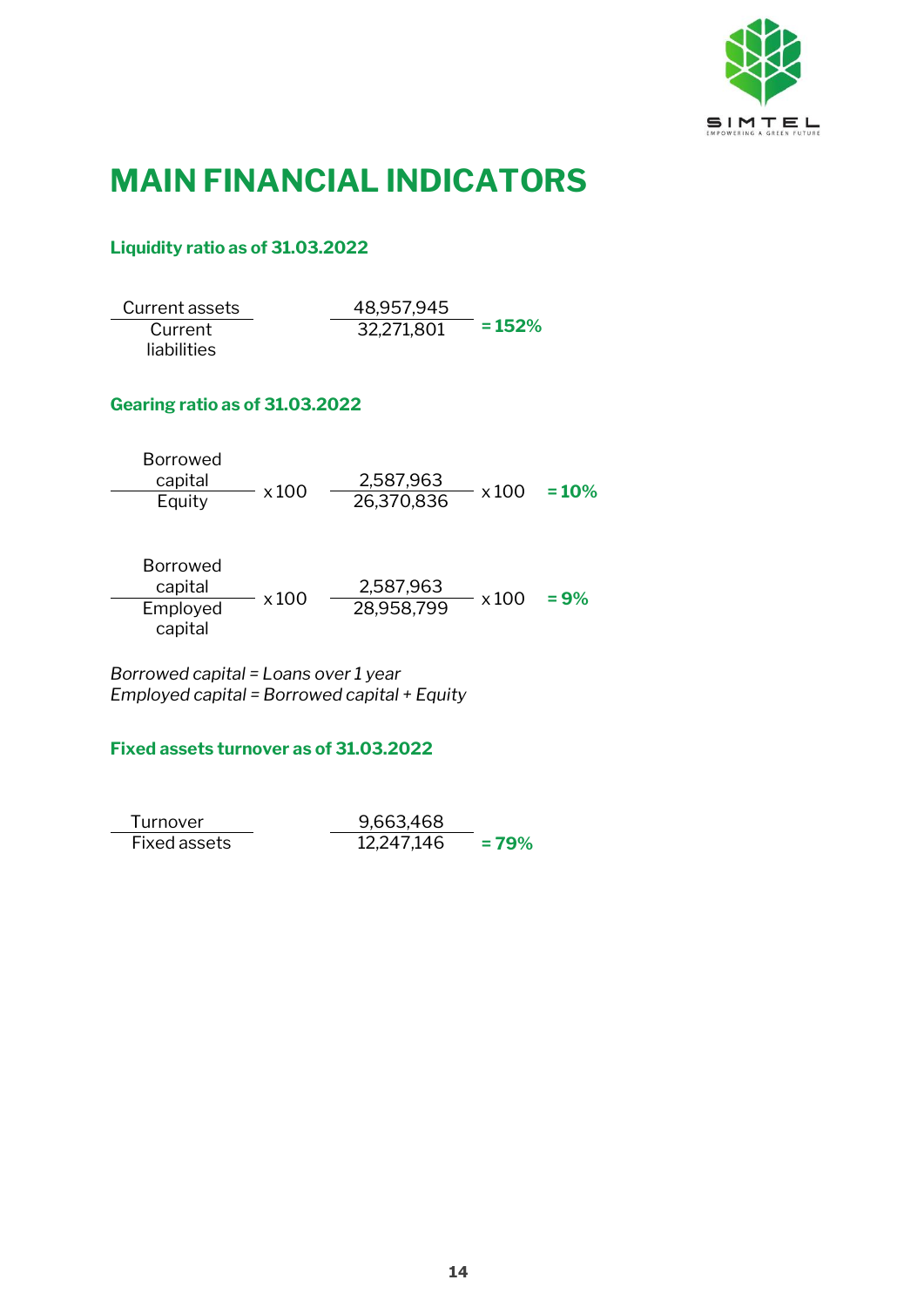

# <span id="page-14-0"></span>**PROFIT AND LOSS STATEMENT**

| <b>PROFIT &amp; LOSS STATEMENT (LEI)</b>    | Q1 2021    | Q1 2022    | $\%$   |
|---------------------------------------------|------------|------------|--------|
| <b>Operating income, of which:</b>          | 6,150,167  | 9,663,829  | 57%    |
| Turnover                                    | 6,147,577  | 9,663,468  | 57%    |
| Other operating revenues                    | 2,590      | 361        | $-86%$ |
| <b>Operating expenses, of which:</b>        | 6,749,412  | 9,205,265  | 36%    |
| Material expenses, of which:                | 5,533,490  | 6,761,020  | 22%    |
| Expenses with raw materials and auxiliaries | 1,920,273  | 1,922,477  | 0%     |
| Utilities expenses                          | 32,000     | 133,172    | 316%   |
| Other expenses                              | 3,581,216  | 4,705,371  | 31%    |
| Personnel expenses                          | 989,227    | 2,057,870  | 108%   |
| Depreciation and impairment expenses        | 153,450    | 326,247    | 113%   |
| Other operating expenses                    | 73,245     | 60,128     | $-18%$ |
| <b>Operating result</b>                     | (599, 245) | 458,564    | 177%   |
| <b>Financial revenues</b>                   | 9,863      | 10,872     | 10%    |
| <b>Financial expenses</b>                   | 179,788    | 173,364    | $-4%$  |
| <b>Financial result</b>                     | (169, 925) | (162, 492) | 4%     |
| Total revenues                              | 6,160,030  | 9,674,702  | 57%    |
| Total expenses                              | 6,929,199  | 9,378,629  | 35%    |
| <b>Gross result</b>                         | (769, 170) | 296,073    | 138%   |
| Income tax / other taxes                    |            | 8,245      |        |
| <b>Net result</b>                           | (769, 170) | 287,828    | 137%   |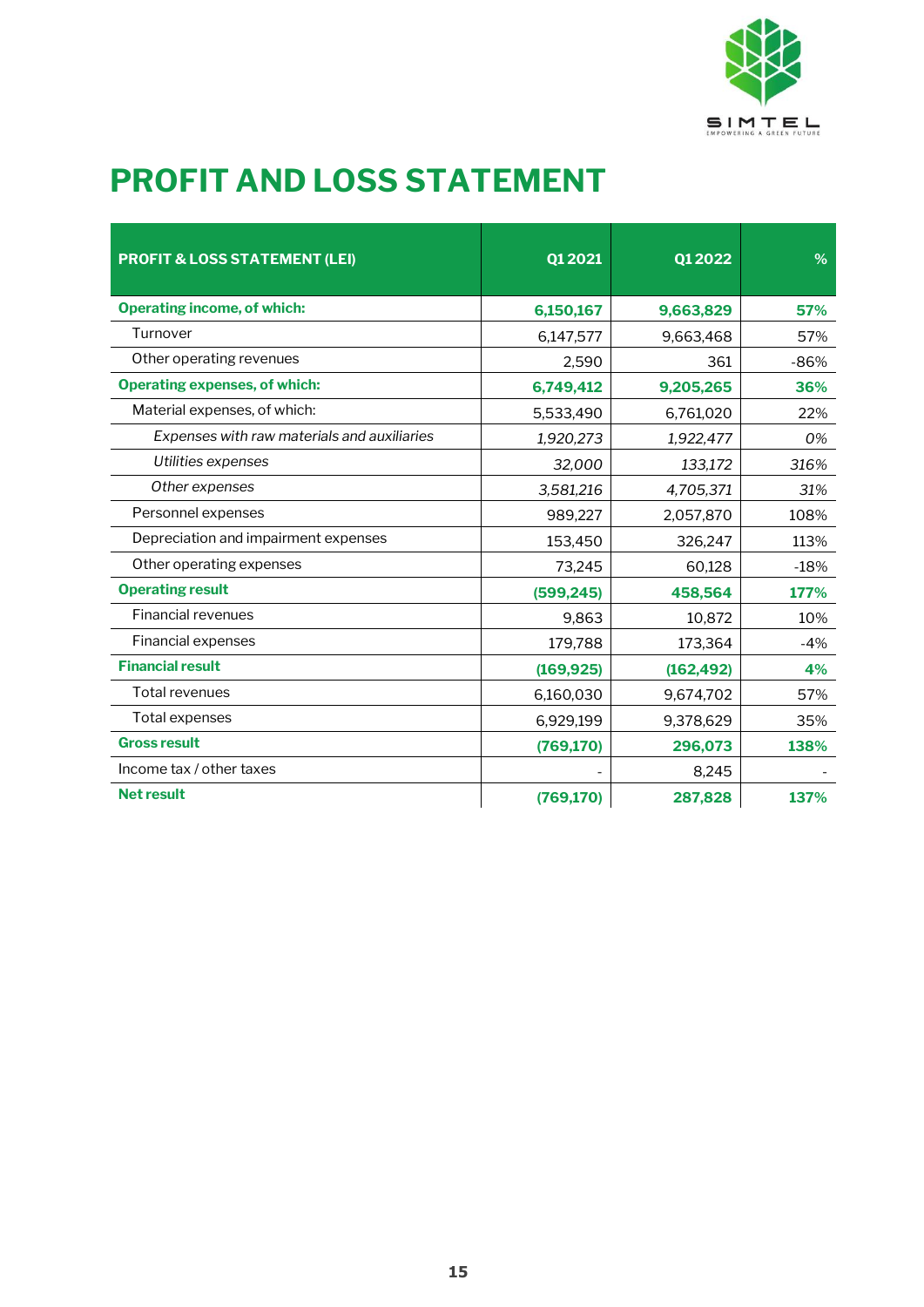

# <span id="page-15-0"></span>**BALANCE SHEET**

| <b>BALANCE SHEET INDICATORS (LEI)</b> | 01/01/2022 | 31/03/2022 | %         |
|---------------------------------------|------------|------------|-----------|
|                                       |            |            |           |
| <b>Fixed assets, of which:</b>        | 12,011,314 | 12,247,146 | 2%        |
| Intangible assets                     | 15,512     | 14,515     | $-6%$     |
| Tangible assets                       | 9,788,529  | 10,240,914 | 5%        |
| Financial assets                      | 2,207,273  | 1,991,717  | $-10%$    |
| <b>Current assets, of which:</b>      | 53,241,757 | 48,957,945 | $-8%$     |
| <b>Inventories</b>                    | 21,467,386 | 31,228,363 | 45%       |
| <b>Receivables</b>                    | 31,485,068 | 14,988,253 | $-52%$    |
| Trade receivables                     | 30,435,804 | 13,866,346 | $-54%$    |
| Receivables from affiliated entities  | 35,437     | 41,708     | 18%       |
| Other assets                          | 1,013,827  | 1,080,199  | 7%        |
| <b>Cash and cash equivalents</b>      | 289,303    | 2,741,329  | 848%      |
| <b>Prepayments</b>                    | 2,385      | 25,509     | 970%      |
| <b>Total assets</b>                   | 65,255,456 | 61,230,600 | $-6%$     |
| <b>Current liabilities, of which:</b> | 36,740,464 | 32,271,801 | $-12%$    |
| Liabilties to third party suppliers   | 18,734,493 | 15,840,103 | $-15%$    |
| Liabilities to affiliates             | 2,829,312  | 2,829,312  | 0%        |
| Amounts owned to credit institutions  | 8,965,795  | 8,569,333  | $-4%$     |
| Amounts owned to shareholders         | 1,200,000  | 1,101,308  | $-8%$     |
| <b>Financial leasing</b>              | 435,022    | 618,312    | 42%       |
| Other current liabilities             | 4,575,842  | 3,313,433  | $-28%$    |
| Non-current liabilities, of which:    | 2,434,424  | 2,587,963  | 6%        |
| Amounts owned to credit institutions  | 1,292,005  | 1,292,005  | 0%        |
| <b>Financial leasing</b>              | 1,142,419  | 1,295,958  | 13%       |
| <b>Total Liabilities</b>              | 39,174,888 | 34,859,764 | $-11%$    |
| <b>Equity, of which:</b>              | 26,080,568 | 26,370,836 | <b>1%</b> |
| Subscribed and paid-up capital        | 1,411,000  | 1,413,000  | 0%        |
| Share premiums                        | 13,504,000 | 13,504,000 | 0%        |
| Legal reserves                        | 282,200    | 282,640    | 0%        |
| Profit carried forward                | 5,020,920  | 10,883,368 | 117%      |
| Profit for the period                 | 6,144,448  | 287,828    | $-95%$    |
| Distribution of profit                | 282,000    | 0          | $-100%$   |
| <b>Total equity and liabilities</b>   | 65,255,456 | 61,230,600 | $-6%$     |